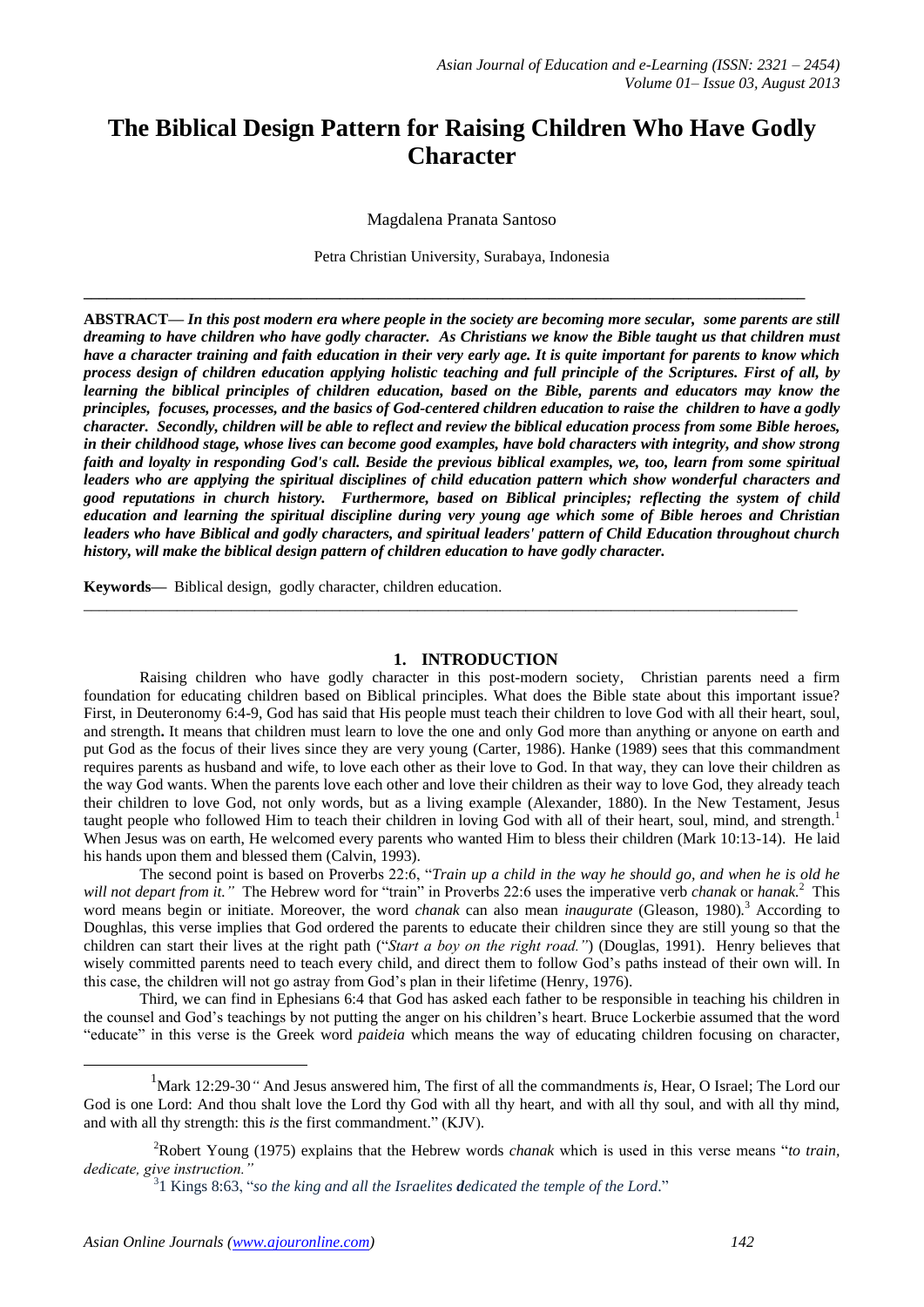principles, and values. If the parents educate their children wisely, and do not put anger in their children"s heart, they will grow beautiful character in them (Lockerbie, 2005). According to William Hendriksen (1967), one of the most important missions of a father, is to bring his children to know his Savior, Jesus Christ. Moreover, Hendriksen encouraged the fathers to teach the Bibilical truth to their children wholly with the guidance of Holy Spirit. This learning process will help the childrens to trust the Bible with the pure faith and to help themselves to obey God in all of their way like what Jesus has taught.<sup>4</sup>

Fourth, God concludes in II Timothy 3:15-17 that He wants His children to get the salvation in Jesus Christ by faith based on what they have learned since they are young. Alberth Barnes (1975) said that teaching the children with the Bible was the most important experience that Timothy had when he was young. His grandmother, Lois, and his mother, Eunike, had taught Timothy valuable principles (Barnes, 1967). Hendriksen (1976) explained that there are two things that Timothy got from his grandmother and mother. First, Timothy got the character legacy which helped him to apply the Bible principles in his life. Second, Timothy got the wonderful childhood legacy which helped him to know Bible principles since he was young so he could trust Jesus Christ and accept Him as a his Savior. Parents who pray for their children and depend on God, will receive wisdom from above to guide their children to have a willingness to know Jesus Christ and to have a motivated heart to learn the Bible. The process of learning the Bible will help a child to know Jesus Christ and love Him. Moreover, the child will know God"s will and be prepared to do good work according to His plan before even the world has been created.<sup>5</sup>

God has called his servants and made them blessing channels for their generations. The Bible has noted some of God"s faithful heroes such as: Moses, Samuel, Joshua, John the Baptist, and Timothy, who had good character and good spiritual lives. In addition, the world has witnessed the spiritual leaders who became the blessing for their generations such as Madame Guyon, Dwight Lyman Moody, Evan Roberts, Oswald Chambers, Adoniram Judson. Martin Luther, James Dobson, Abraham Lincoln, Hudson Taylor, Jonathan Edwards dan Charles Haddon Spurgeon. Their parents applied the Biblical design pattern in educating their children to have godly carácter. How did the parents apply the Biblical design pattern in them so they have wonderful character? By reflecting how they lived their lives especially when they were young, we can learn something valuable and meaningful.

#### **2. THE MODEL OF EDUCATING CHILDREN BASED ON BIBLICAL DESIGN PATTERN**

Debbie Keller (2008) assumed that to have a godly charácter, a child must go through a training of "*a life of preparation"*. Here are some of Bible heroes in the Bible who had *a life of preparation* in their childhood as the model of educating children based on Biblical design pattern. The first model is Samuel who had *a very short life of preparation* under her mother's care, Hannah, who had a very good prayer life. Apparently, Samuel's mother had given positive effect on Samuel"s young life. In Shiloh under the minister of Eli, the priest, Samuel was growing to have a godly character until he was called to serve God. The example of Samuel"s mother and worship prayers, young Samuel witnessed, had shaped him to be one of God's powerful prophets having high integrity (Exell, 1975).<sup>6</sup> The second model is *Moses.* who had *a life of preparation* when he was only about three or four years old under the care of his biological father and mother. Then, Moses had *a life of preparation* for about forty years as one of Egyptian Princes and another forty years in exile of Midian before he finally got his calling to be the leader of Israelites. He served the stubborn Israelites and succeed doing God"s calling with all his strength. In serving God"s poeple, Moses showed a godly character. (Malherbe, 1978). Another Bible hero, John the Baptist had committed parents who gave him to God since he was born. He only had short *a life of preparation* with his parents, and years of *a life of preparation* in the wilderness before he got his calling. He was a great prophet with humble and loyal heart who served God until his last breath (Browning, 2002). Also Timothy had *a life of preparation* under the care of his grandmother and mother by educating him to focus on God's Word. He grew into one of great early Church leaders with the character that can be set as a good example and became the minister that support the Apostle Paul's ministry (Exell, 1975).<sup>7</sup>

This *life of preparation* can also be found in the lives of church leaders in history. One of them is Abraham Lincoln. Young Abraham Lincoln had *a life of preparation* in poverty, full of misery, lost his father and became independent since he was nine years old. All the misfortunes made him depend on God and build his faith on the God"s Word. He got his education through doing home-schooling with Bible as his first book to learn how to write and read. His *life of preparation* had made him into one of the great leader who loved God and one of the best American presidents (Browne & Simon, 1995). *D. L. Moody* had *a life of preparation* full of misery because of his family"s poverty. However, the spiritual experience that he had with his mother, who depended on God and a prayer warrior, had shaped

<u>.</u>

<sup>&</sup>lt;sup>4</sup>Matthew 7:24-25, " Therefore whosoever heareth these sayings of mine, and doeth them, I will liken him [unto a wise man, which built his house upon a rock:](http://www.kingjamesbibleonline.org/Matthew-7-24/) [And the rain descended, and the floods came, and the winds blew,](http://www.kingjamesbibleonline.org/Matthew-7-25/)  [and beat upon that house; and it fell not: for it was founded upon a rock.](http://www.kingjamesbibleonline.org/Matthew-7-25/) (KJV).

<sup>5</sup> Ibid. See Ephesians 2:10. 6 See 1 Samuel 3:1-21.  $7$ See 2 Timothy 1:4-5.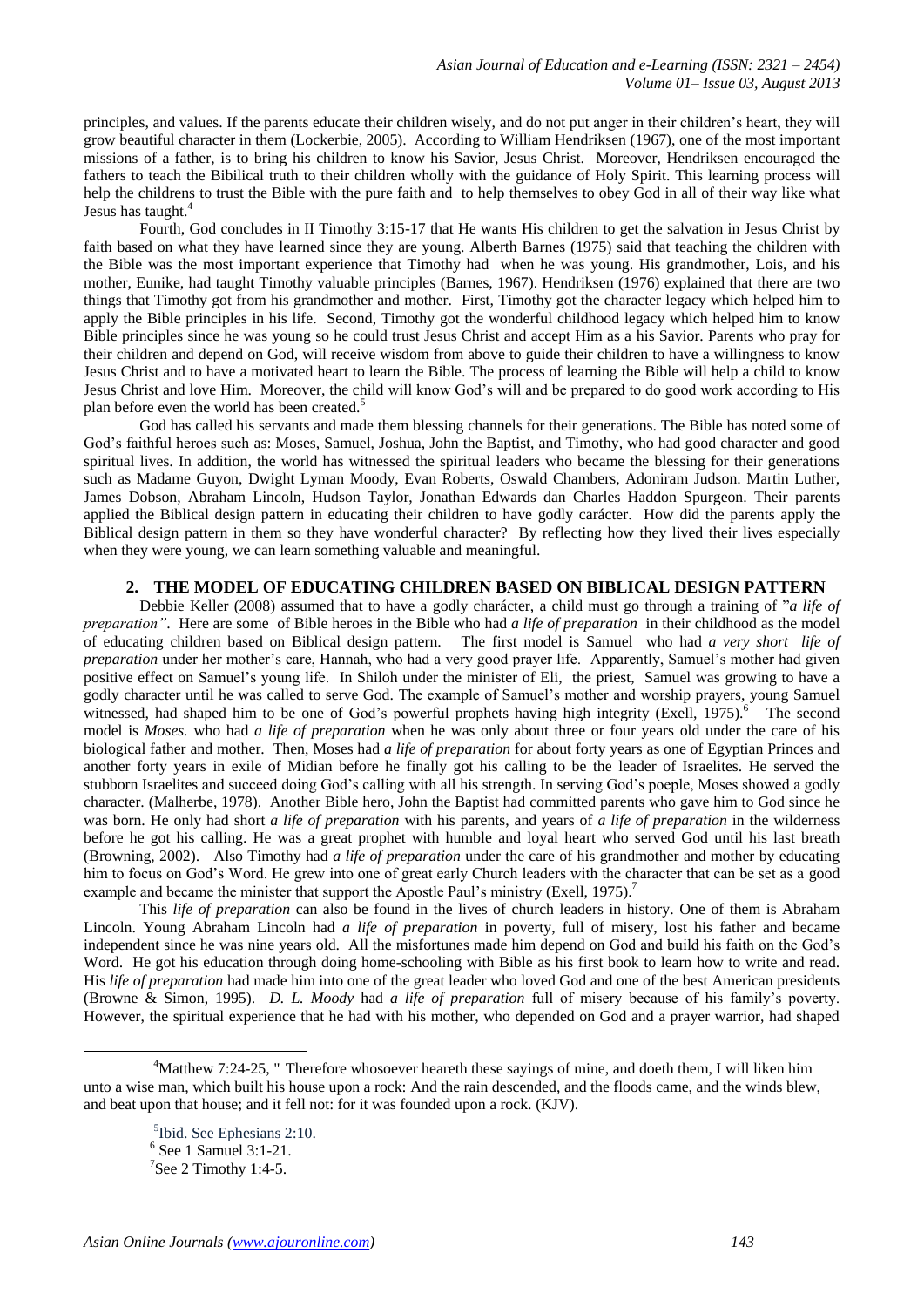him into one of great church leaders in the church history. *A life of preparation* during his youth under the minister of Kimball had shaped his mind and character to have the heart to love lost souls and to be a humble servant of God who was willing to give anything for God"s work Pollock, 1983). Young Martin Luther had a painful and sad childhood. However, by God"s grace, his heart was softened so that he could forgive his parents and teachers. As a result, his life was being restored by God"s love. Martin Luther was remembered as a warrior of God and the reformed leader in the Church history (Nohl, n.d.).

Evan John Robert was one of God"s servant whom God had used to do great awakening at his time. Young Evan John Robert got *a life of preparation* of spiritual discipline, praying life, memorizing the Bible verses based on his own decision. Young Evan John Robert had shown the godly character and mature spiritual life. He was remembered as one of God"s servants who had the vision of Great Awakening for his people and he was very depending on Holy Spirit"s guidance (Duewel, 2002). Young *Oswald Chambers* had *a life of preparation* which was full of joy based on his relationship with God. He accepted Jesus as his Savior when he was ten years old. He showed a godly character since he was still young. He had good relationship with his mother and he used to do ministry in the house of the Lord to help his poor family in finance. He was known as the leader who had a very close relationship with God and became a blessing for his generation and generations after him (McCasland, 1993). Young Jonathan Edward had *a life of preparation* which full of spiritual experience. His father was a priest who paid good attention on spiritual matters. Young Jonathan Edward had already got a good prayer life and good relationship with God. He sought and found God through science experiments that made him wonder of God"s greatness. He became a servant of God who committed himself to live a holy life, faithful in telling others about God's Words, and submitted to God's authority in whole of his life (Allen, 1889).

Young Adoniram Judson had the first crush on Bible as his first book that he read. A young Adoniram Judson experience his a *life of preparation* in his father"s family who did family altar faithfully (Howat, 2005). Though once he was lost from God when he was teen, he was captured again by God and he was remembered as his loyalty and dedication to God when God called him as a misionary in Burma (Howat, 2005). Young *Charles Haddon Spurgeon* had *a life of preparation* under the care of his parents and grandparents who loved him and disciplined him in God's love and Biblical principles. Since he was young, Charles H. Spurgeon had shown his attention to things that was spiritual and eternity. He learned Bible dilligently and he meditated on God"s words days and nights (Fritzius, 2005). He was known as one of the greatest evangelists in many countries and had been a blessing for many generations. Young James Dobson had started his *a life of preparation* since he was one year old by learning to pray. He received God as his Savior when he was only three years old. The spiritual training from his father and mother that gave the balance between love and discipline had strong effect in his life which inspired him to follow Jesus and be a true man (Zettersten, 1989)*.*

Young Hudson Taylor had his *life of preparation* in the priest family which continually prayed for him and dedicated him since he was in the womb. Though he became doubtful with Christianity when he was teen, he finally got his answers and he got back to God. He was remembered as one of God"s servant who dedicated his life to open the mission field in China (Kuykendall, 1994)*.* Young Madame Guyon had her *life of preparation* full of misery and loneliness. The example of dedicated and love of a nun who took care of her had inspired her since she was young to commit to Christ (Duewel, 2002). She lived in her prayers and poured it into her writings. She was known as spiritual leader who had a godly character and one of great Christian writer who paid her writing with tears, prayers and blood. She was remembered in the church history because of her holy life and kindness heart who followed her Savior's path.<sup>8</sup> Even Jesus Christ himself, had the *life of preparation* for twelve years under the care of his father and mother. He got through the process of being the Torah"s child and years of prayers before he started his ministry when he was thirty years old.<sup>9</sup>

## **3. BUILDING THE SPIRITUAL DISCIPLINE FOR CHILDREN AS A LIFE OF PREPARATION**

Keller (2008) advised that every Christian parents who want to have godly character children to invest *a life of preparation* in their children"s life and wisely design it (Keller, 2008). Keller (2008) argues that the effective way to nurture the character and faith growth of a child is to discipline the child consistently in the daily activities (Hess,  $\&$ Garlett, 2004). Hess and Garlett said that invest *a life of preparation* as the spiritual discipline in some aspects which are:

First, *the personal relationship with God*. Hess and Garlett put the personal relationshop with God as the main spiritual discipline. Mara Lief Crabtree (2007), who studied about the Celtic Christian tradition,<sup>10</sup> parents who succeed to help their children to have the prayer life since they are young, will bring positive side to the children's spiritual life. Praying faithfully gives the ability to a child to have wise point of view to reality and to respond according to God's

<sup>8</sup>This is the commitment of Madame Guyon, "*From this day, this hour, if it is possible, I will be wholly the Lord's, the world shall have no portion in me."*

1

<sup>10</sup>On 4th-12th century there was a Christian tradition which was know as *Christian Celtic Tradition* which focused on the growth of faith and spiritual life as the blessing of God who gave the blessing for an individu or community and saw the daily reality in the frame of eternity.

<sup>&</sup>lt;sup>9</sup> See Luke 2:51-52.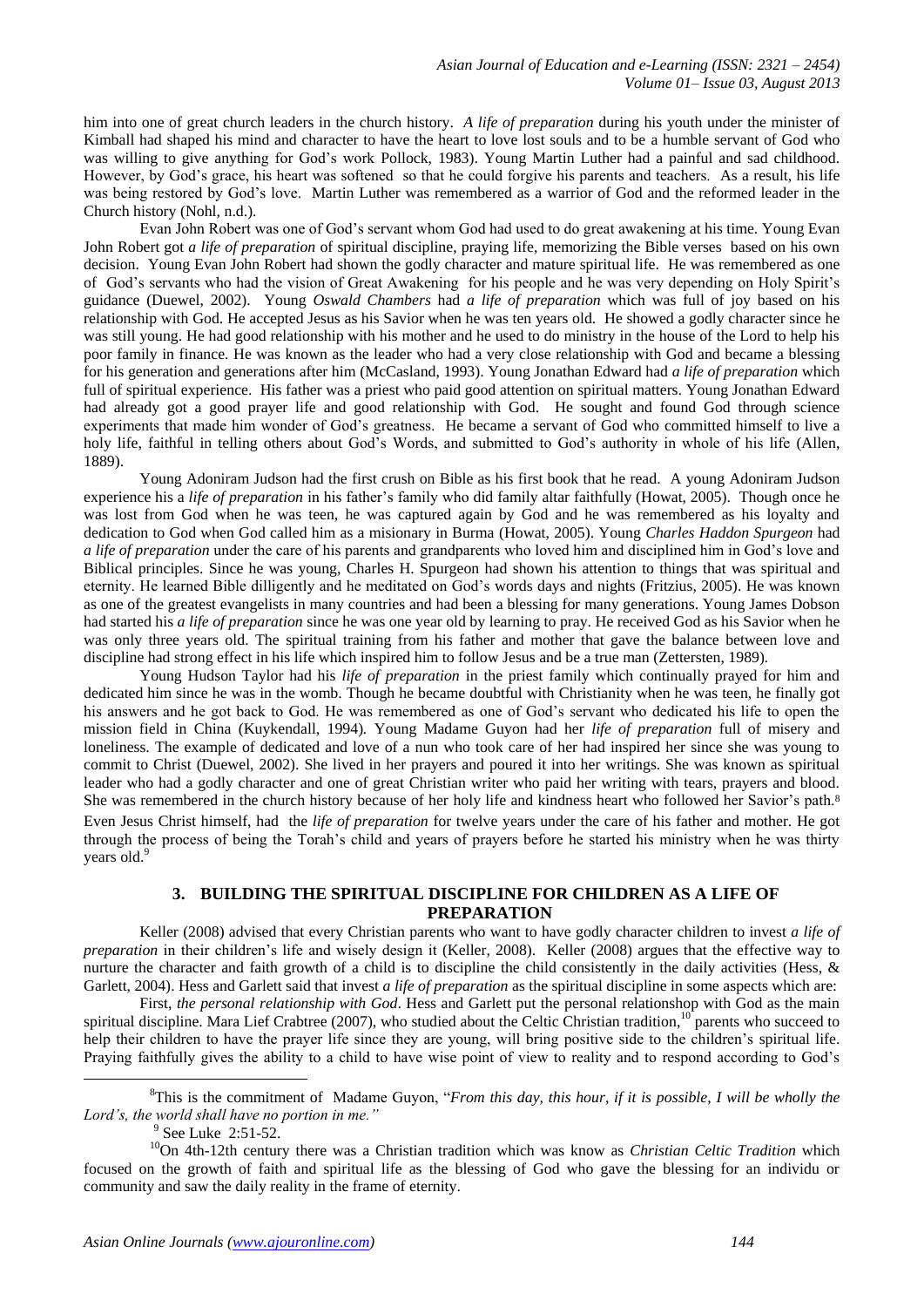principles. Besides, the closeness between a child to his parents and teachers at school can be an important factor for a child to shape his godly character. Keller believes that a child who can develop good relationship with parents and his surounding will develop a good relationship with God (Keller, 2008).

Second, *living example to shape obedient heart*. Keller (2008) explained that the parents who give spiritual discipline with consistently giving a living example, they can help their children to have obedient heart. When a child sees his parent's example, the child will be motivated to do the same things like his parents have done (Keller, 2008). Marilyn Boyer who had experience of nurturing fourteen children, recommended that the process of obedient heart is a fundamental matter. As a parent who did home schooling for her children, she believed that the greatest blessing that can be the legacy for a child is the obedient heart to God who got three aspects: *cheerfully, immediately* and *thoroughly* (Boyer, 2004).

Third, building a close relationship with God, parents and community. When a child have a good and close relationship with God and his surrounding, the process will grow the feeling and heart to love God. Tod Hall"s research has recommended the importance to help a child to have close relationship with his surrounding in order to grow the love to God and others. The close relationship with others can enrich soul, develop faith and spiritual life also grow the character to be like Jesus Christ.<sup>11</sup> Hall revealed that the experience that a child has for his first fifteen months will shape *gut level memory* which can be the main filter for a child to develop direction and identify his feelings whole of his life (Hall, 2007). It means that if a child gets the positive, warm and love relationship during his first fifteen months, the child will grow with the ability to accept and to do the right respond in the interpersonal relationship to himself, God and others. It also gives the right perspective in seeing and valuing every event in his life. However, if a child gets a bad relationship during his first fifteen months of his life, the experience will be his *gut level memory*, which becomes his negative filter in his interpersonal relationship to himself, God and others, also it becomes the negative filter in his life perspective (Hall, 2007).

Zumwalt (2000) supports Hall"s (2007) comment, he wrote that *"The secret of Christianity is not asking Jesus into your heart, it is Jesus asking us into His heart. God wants to mature us past our inviting Him to be involved in our life and dreams. He is inviting us to be involved in His life and dreams."* Training a child to love God, it means bringing the child into God"s heart and helping the child to have trust (Erikson, 1963). This trust is the spiritual experience when a person truly believe and give his life to God. Trust is also the spiritual fruit for every believers who asks Jesus Christ to come to his heart (Arthur, 2001). Zumwalt (2000) added that a child who has trusted his parents since he was still in his mother"s womb will be easier to have trust in God and grow in Christ-like character.

Fourth, seeing and experiencing life in humble and limited life. Having a tough and hard reality is shaping a child"s character to keep showing the spirit of hard work, faithfulness and depending on God"s love and care. D. L. Moody, Abraham Lincoln and some others had this kind of experience that shaped them into the spritual leaders who had Christ-like characters (Gangel & Wilhoit, 1994).

Fifth, serving God continually and consistently. Paul Gieschen supported that living the chance for a child to serve God with joy continually and consistency base don their age will help the child to develop the Christ-like character (Gieschen, 2005). Involving a child in ministry of serving others who need God"s love is one of the learning process in developing the Christ like character. Gieschen (2005) recommended that every parents and Christian educators to design the spiritual training with the activities that give a chance for a child to involve in mission trip in order to build the child"s heart to love and care of others. This training will be good for *buiding a heart of service* (Boyer, 2004)*.* Geischen (2005) underlined that it is not easy to build the child"s character because it is the work of Holy Spirit. The mission ministry is a "God"s heart" ministry, so the effective way to help a child in growing the Christ-like character is involving the child in the mission ministry. A child will actively learn to hang on Holy Spirit to witness God"s love, learn to pray and develop a merciful heart for the losts.

1

<sup>&</sup>lt;sup>11</sup>"There are different ways of knowing, head knowledge and gut level knowledge. Knowing truth about God in your head is not the same thing as knowing God at gut level. Our gut level knowledge of relationships operates in the same way with God as it does in our human relationships. Our gut level knowledge drives the quality of our relationships with both God and others. Gut level memory is a completely different type of memory that supports gut level knowing. The parts of the brain that support gut level knowledge are the same parts that support gut level memory. These parts are online at birth and fully developed by fifteen months. The amazing things about gut level memory that make it so important to our spiritual transformation are that it does not require conscious attention to be recorded in the brain and we are not aware of it when it is operating, it is not conscious. It means that we remember all of our relational experiences from day one in gut level memory, and these memories act on us without us knowing it. In short, memories of relational experiences with important people are etched in our souls and become filters that shape how we feel about ourselves, God and others, and how we determine the meaning of events in our lives." (Hall, 2007)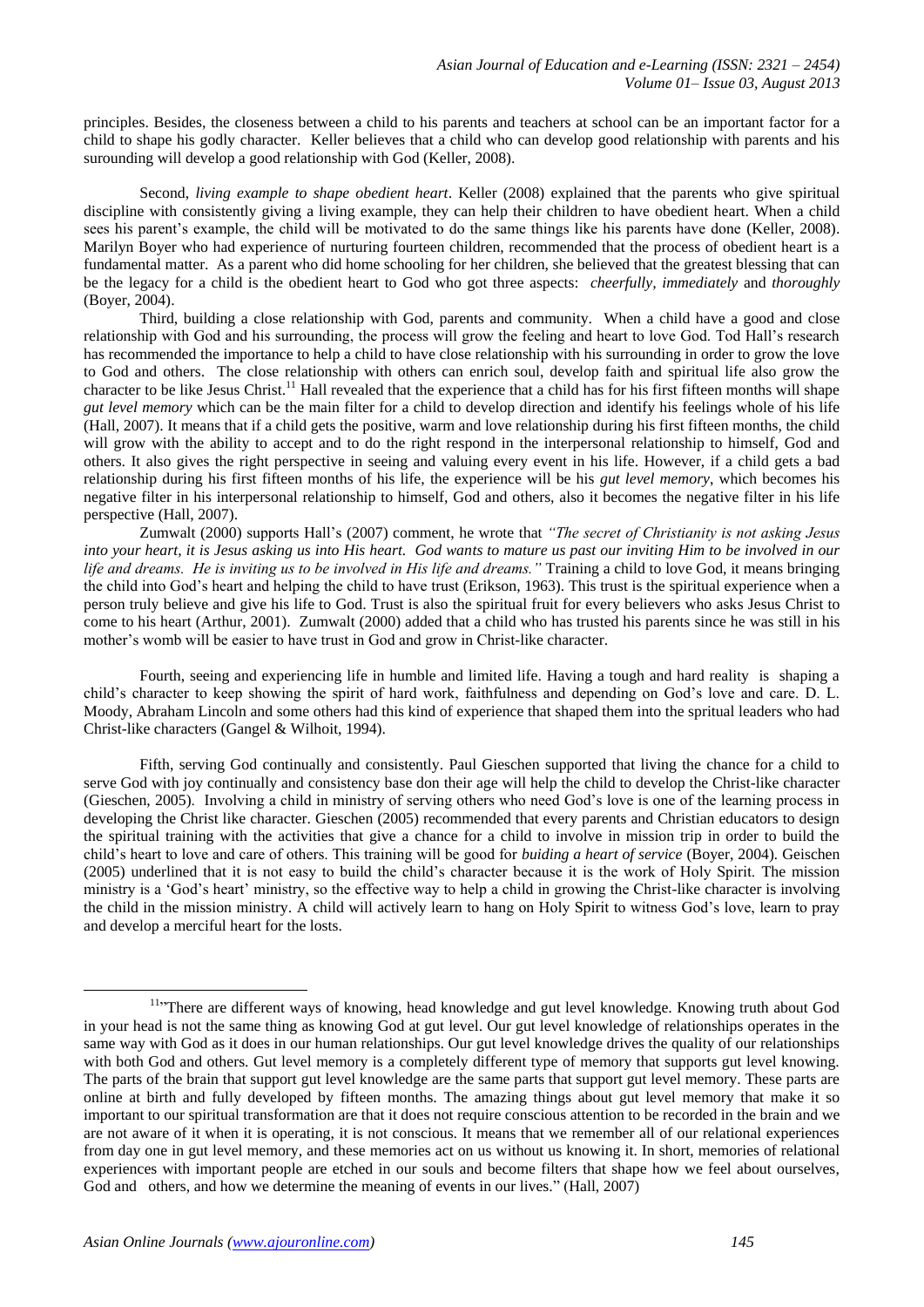Sixth, living joyfully, gratefully and putting God as the center. Michael A. Zigarelli (2005), recommended three approaches which are like seeds growing the Christ-like character: *gratitude, joyful living* and *God-centeredness. <sup>12</sup>* He said that a person can plant the seed of gratitude by doing spiritual discipline in his mindset, which responds to reality based on what God has said and taught. To have a good response, he recommended the spiritual discipline such as writing the spiritual journal, fasting, self reflecting and self evaluating continually, and praying for people. This spiritual discipline will help the parents to develop a child"s emotion to have gratitude in the child"s heart. His research proves that Christians who have joy in their lives have more good characters than the ones who lack of grateful heart (Zigarelli, 2005). The one that must be applied by Christian parents is to do their responsibility to educate their children in the rigt education of Biblical principles and let the Holy Spirit work in their children"s life (Gangel & Wilhoit, 1994).

## **4. APPLICATION OF SPIRITUAL DISCIPLINE AND THE PROCESS OF GODLY CHARACTER BUILDING IN A CHILD'S LIFE: REFLECTION TO THE SPIRITUAL DISCIPLINE AND PROCESS OF GODLY CHARACTER BUILDING IN STUDENTS OF PELANGI KRISTUS CHRISTIAN SCHOOL.**

The writer has made some questionnaires to a number of correspondents<sup>13</sup> who committed themselves to this research. The directing of the respondents has been given in the form of individual consultation, small group in Bible group study, big group in training seminar, special group in dialogue and discussion with the guideline thesis for teachers and parents.<sup>14</sup> To the parents, the writer has recommended some guidelines to be applied for their children between age 7 to  $12$  years old.<sup>15</sup>

 $13$ Correspondents are two groups. First group is the parents of Pelangi Kristus Christian School as the main research, who have children age 7 to 12 years old. The second group is the teachers who handle the children of the first group.

 $14$ The directing material and teaching is documented in library of Pelangi Kristus Christian School. It is also being saved in the of *Seminari Alkitab Asia Tenggara*, as the special attachments.

<sup>15</sup>Parents are suggested to start the day with the habits of having breakfast and praying together. Parents are encouraged to say good things and blessing for their children, to help the children to give thanks to God and to encourage the children to have spirit to start the day. Parents are encouraged for not saying negative words and avoid conflicts. Parents are encouraged to motivate their children to start the day with joyful and grateful heart. Parents are encouraged to read Psalms and Gospel in turns. Father, mother and their children read and meditate Bible Words together at least three times a week, pray together before they are going to bed, do self evaluation and self reflection on the verse that they have read on that day. Parents motivate their children to build a close relationship with God, do the Bible reading personally, think about God"s blessing and tell the parents about the day when they are having night prayer time. Parents motivate their children to express themselves honestly to God in prayer, to depend on God in making decisions and overcome troubles, to give thanks to God everytime they get their prayers being answered, to trust God in every limitness or abundance, to read Bible continually in sequence. Parents help their children to memorize the verses, to listen and sing gospel songs, to make daily schedule with planning the positive and creative activities.

Parents are encouraged to apply the tradition of God"s family which is learning to apologize, to apply *basic life* based on their age, to guide their children to go to Sunday School, to help the children in respecting God through faithfully worship God every Sunday, to encourage the children to involve in ministry in church and school, to give good model of love and care to others, and to encourage the children to read Christian books.

Parents are encouraged to take their children to church in order to build the love of God"s House and joyfully serve God. Parents are encouraged to appreciate their children with a special occasion of sitting together with the pastor or other spiritual leaders, to give permission for the children to see the Holy Communion and Baptism sacrament. Parents pray and bless their children dilligently and faithfully. Parents communicate the child"s *life time line*, dedicate the children to God since they are in their mother"s womb, guide the children personally to accept Jesus Christ as God and Savior, help the children in their journey of finding truth and building their faith especially when they have some questions about their faith. Parents give the chance for the children to express their love to God and commit themselves to God, to love and put God as the center for their lives.

Parents teach their children to respect God"s blessing in everything including in simplicity, to train their children to live simple and limited also to care for others" needs. Parents teach their children to help the house core and to take care younger siblings. Parents are encouraged to balance love and discipline with the consistent model in order to

<u>.</u>

<sup>&</sup>lt;sup>12</sup>Gratitude is a grateful heart, *joyful living is* joyful heart, *God-centeredness* is the life focusing on Jesus. Based on 1 Thessalonians 5:16-18. Rejoice evermore. (*joyful living*) <sup>17</sup> [Pray without ceasing.](http://www.kingjamesbibleonline.org/1-Thessalonians-5-17/) (*God-centeredness*). <sup>18</sup> [In every](http://www.kingjamesbibleonline.org/1-Thessalonians-5-18/)  thing give thanks:(*gratitude*) [for this is the will of God in Christ Jesus concerning you."](http://www.kingjamesbibleonline.org/1-Thessalonians-5-18/) (KJV) Ibid. 24.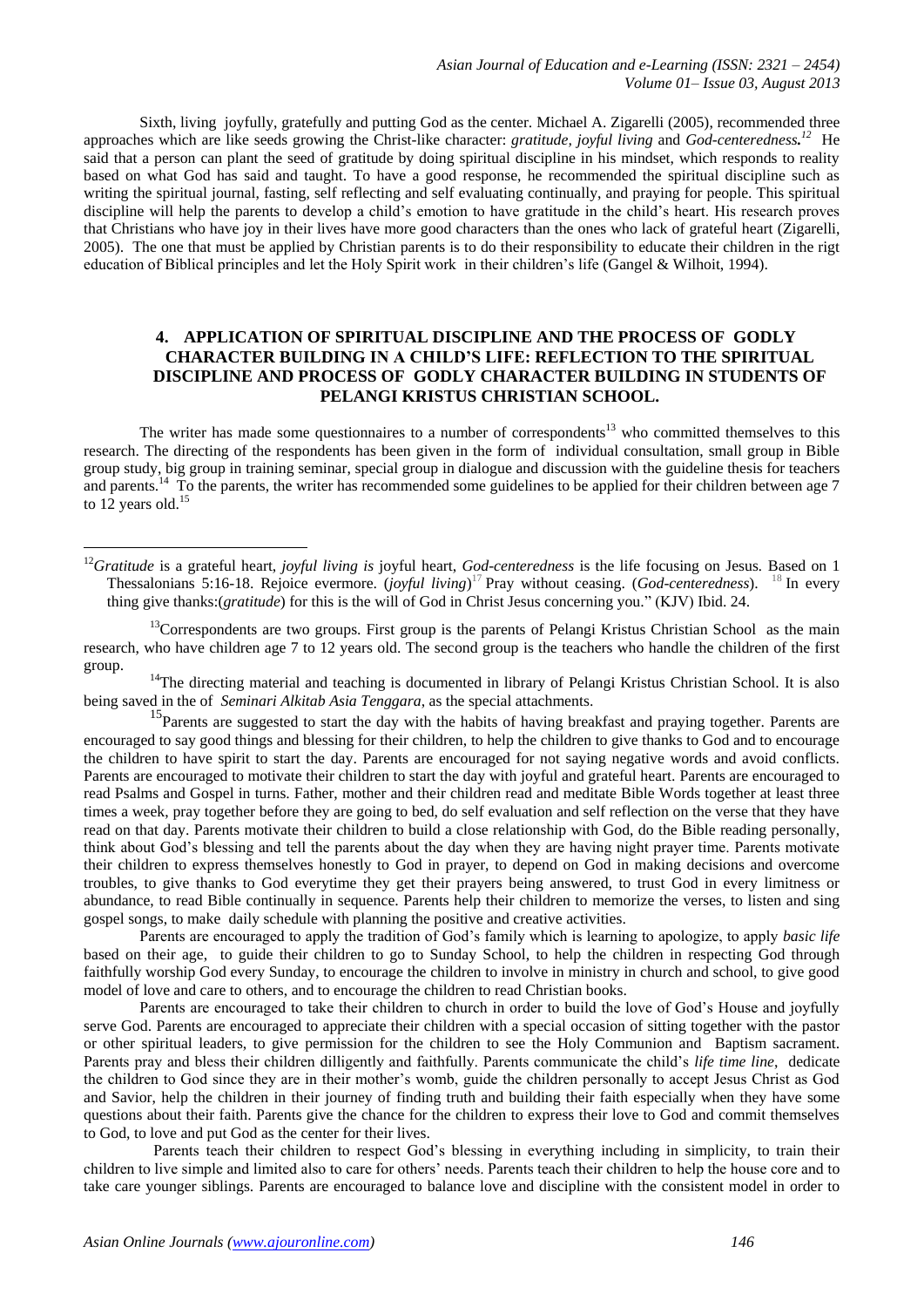## **5. THE EFFECTIVE BIBLICAL PATTERN IN EDUCATING A CHILD**

Berger has proved that the character's development is not just justified by what and how the spiritual process is received by a child, but also justified by who applied the process of spiritual training. Based on the Biblical teachings, the character transformation in a child is a supernatural work of God through Holy Spirit which involved the parents' duties and roles.<sup>16</sup> He explained that wise and responsible parents have the authority from God and have been more effective in developing good characters in a child. The parents who have the unconditional love for their children and use their authority with the consistently live according to God"s Words, will very effectively shape the good character in their children (Berger, 2004). Berger (2004) sees that parents who build their faith in the true relation with God based on His Word, will do their authority as parents as the expression of their fear and respect to God. This will make the parents will have wisdom to teach their children to submit on their authority (Berger, 2004). Good and strong character of parents will help the process of building a child"s character effectively. Hence, if the parents do not have the characters which can be set as a model, it will cause some problems in the process of building godly character in a child. The parents who understand their weaknesses have to honestly admit their weaknesses and apologize to their children so that there is a balance in the learning process of a building a godly character in a child.<sup>17</sup>

*Principles of educating a child. First*, Deutronomy 6:4-9 has given us the principle of "**how**" the parents apply the education for their children. *Second,* Proverbs 22:6 gives the parents "**method**" of educating children. *Third,*  Ephesians 6:4 has explained us the best "**process**" of educating child which is the wise father role. *Fourth,* II Timothy 3:15-17 shows the "**main focus**" of a child"s education, which is to direct the children heart to God in the true faith of Jesus Christ.

*Educating Child Strategy*. By learning "a life of preparation" from the life of some church leaders<sup>18</sup> with six aspects. *First*, parents have built a close relationship with God. *Second,* parents give the living example. *Third*, parents put the priority in relationship with their kids. *Fourth*, parents help their children to see and experience the reality in limited and humble condition. *Fifth*, parents involve their children in mission field ministry. *Sixth*, parents train their children to develop the spiritual discipline in fasting prayers, writing spiritual journals, daily self reflection and evaluation to have a grateful heart and to thank God for God"s mercy and love.

## **6. POSITIVE RESULT OF EVALUATION WHICH BUILD AND STRENGTHEN THE PROCESS OF GODLY CHARACTER**

There are some factors which build and strengthen the process of godly character building. The first factor is the education in family and church. The indicator there is an integration of Christian doctrines and children education. There is an integrated curriculum design between church and family, the church play its role as the community which supports the father as the leader of God in the family. The second factor is the factor of parents. The indicator is there are a love relationship with God, qualified relationship with their children, character and living examples, love relation between father and mother, same vision and perspective in educating children, commitment to educate the children based on Biblical principles, God"s calling, father role as a leader of God in the family, and the teaching of Christian tradition. The third factor is the children"s factor. Indicator is the *gut level memory,* the experience of trusting Jesus Christ, *a life of preparation*, temparement, relationship with the parents during the child's first fifteen months and two recent years, the heart to serve, relationship with God, transcendental orientation, God"s calling, responsibility based on age, obedient heart with the honesty and truth orientation, struggled experience, humble and limited lifestyle, and building a relationship with others.

#### **7. RECOMMENDATION AND CONCLUSION**

There are some recommendations based on the Biblical pattern application for effective character building of children. The first recommendation is without the faith in Jesus Christ, the process of a building the child"s character will not be effective. Without the grace of repentance and salvation of Jesus Christ, there is no one can shine His glory. The process of educating children must be built in the frame of grace of repentance and salvation of Jesus Christ through the work of Holy Spirit (Pazmino, 1997). The parents do the process based on their faith in Jesus Christ and depend fully on Holy Spirit. The second recommendation, the application of the Biblical character building will only be effective when it is applied to the children who already have good relationship in Christ. Only Holy Spirit is able to change the heart and transform the character of a child (Coe, 2000). The third recommendation is to make the teaching materials for each

train their children in consistent way. Parents allow their children honestly live their spiritual lives based on their struggle not based on the demand of parents.

<sup>16</sup>See Proverbs 22:6

 $^{17}$ Ibid.38-41.

1

<sup>18</sup>Strategy material has been delivered to correspondents in the small Bible study group. The material is included in attachments.